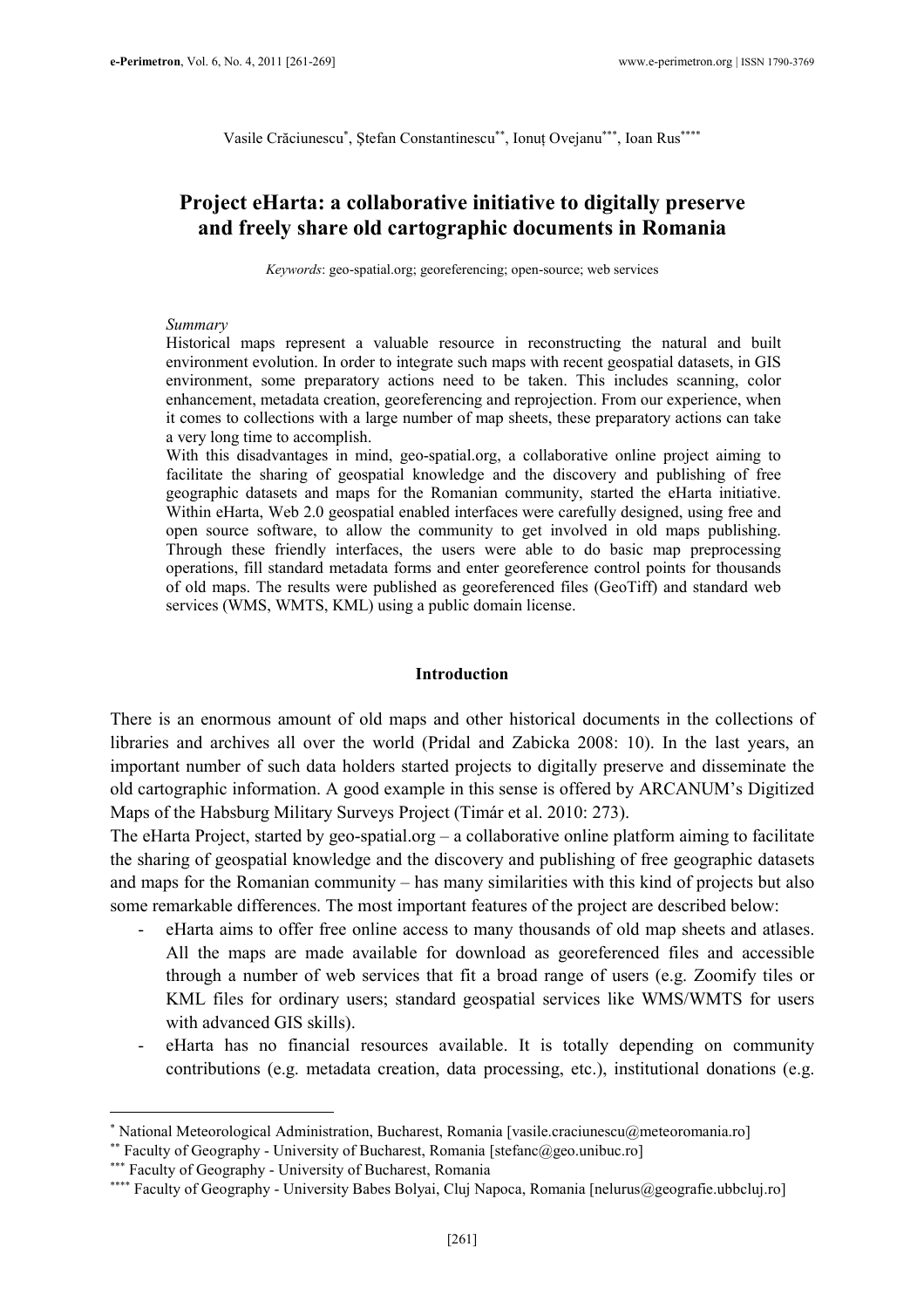Internet bandwidth, free access to map archives, access to high performance scanners and other digital preservation instruments) and free and open source software usage.

# Community involvement

Community powered projects are no longer a novelty. Online initiatives like Wikipedia or OpenStreetMap proved that is possible to achieve incredible results, both in quality and quantity, only with volunteers, open data/knowledge model and an adequate set of web tools. eHarta employs the same principles and methods like other online collaborative projects:

- Friendly web interfaces for old map related operations (e.g. metadata creation, add control points for georeference, image enhancements, etc.);
- Feedback channels;
- Open data license for the final products;
- Public recognition of each member contribution;
- User content control mechanisms.

A couple of months after project start, more than 200 unique accounts were registered into the system. We consider the number significant when talking about a niche community like Romanian historical cartography passionate. More important, a thousand of map sheets were processed in just two-three days after release.

# System architecture

eHarta online system was designed following an distributed architecture, entirely based on free and open source software. The content is managed by Textpattern, a powerful and flexible open source content management (CMS) application. For supplementary, specific functionality, custom modules were built. Other free applications are providing server-side functionality: MySQL (relational database management system), PHP, Python, Java (server-side scripting languages), Apache (webserver), Tomcat (servlet container), phpMyAdmin, phpPgAdmin (web clients for database management).

For geospatial data management, top open source applications were also integrated in the website: PostGIS (vector geospatial data storage), GeoNetwork (geospatial data catalog and metadata editor), GeoServer (standard geospatial server for serving data via WMS), GeoWebCache (Java based WMTS/TMS server, with pluggable caching mechanisms and rendering backends), OpenLayers and GeoExt (client webmapping application), GDAL (data processing).

The information flow between the various server side applications and the front-end graphical interface is determined by the interaction with the portal users and their requests (Figure 1).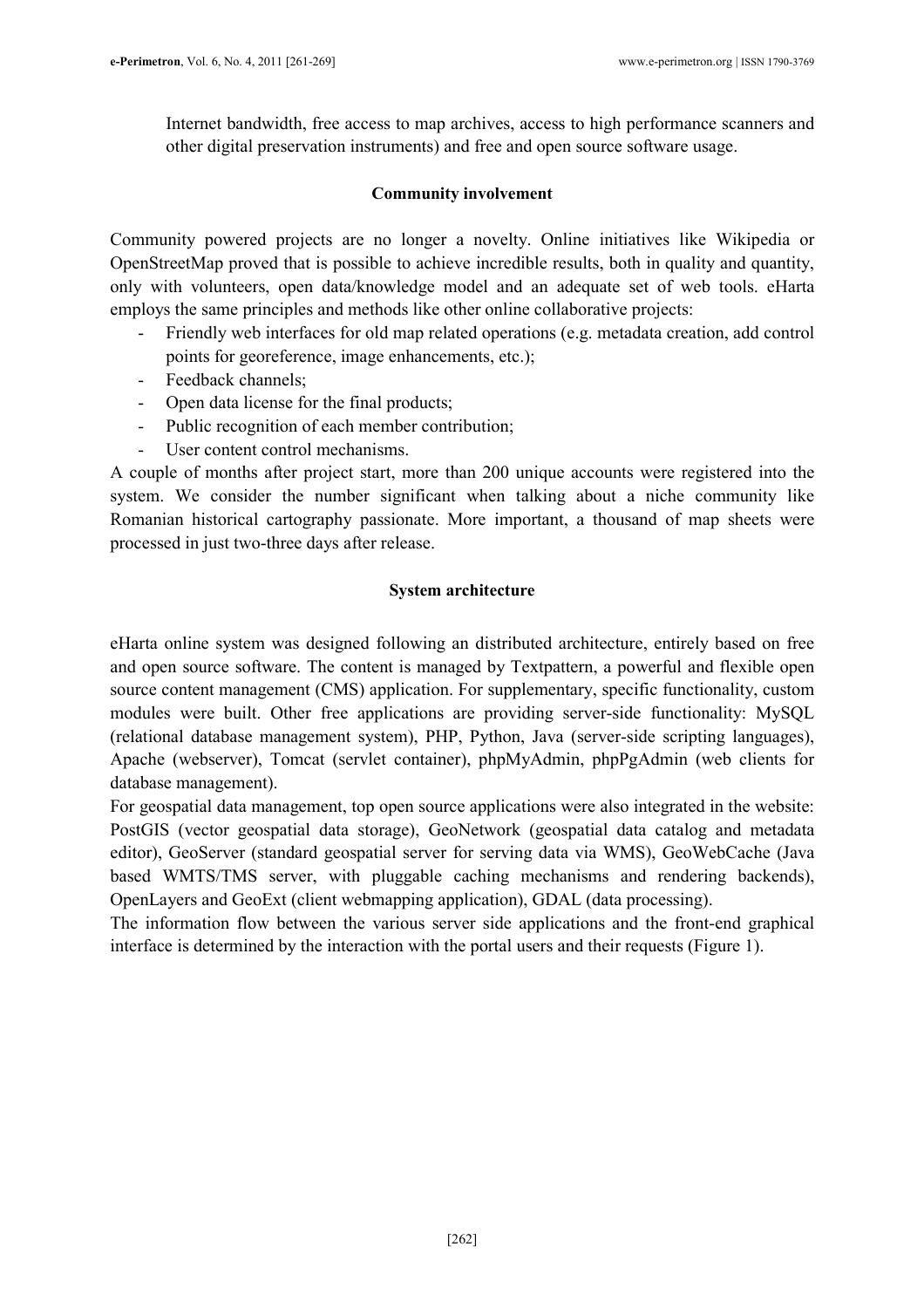

Figure 1: eHarta system architecture.

#### Case study: 1: 20,000 Romanian maps under 'Lambert-Cholesky' (1916-1959) projection system

As well as many other European countries, Romania has an important archive of historical cartographic documents. In the beginning of the eHarta project we decided to involve the community in the publication of the 1: 20,000 Romanian map series under 'Lambert-Cholesky' projection system. The maps were created after World War I, for military proposes (especially artillery). The basic map, called "Plan Director de Tragere" was drafted in scale 1:20000 in 2118 drawings, covering all the Romanian territory. Under graphical aspect, such map sheet had a 75 cm width (the equivalent of 15 km of land), and a 50 cm height (the equivalent of 10 km of land). Usually, at the upper part of the map, frequently to the left side, less frequently to the right side, the drawings nomenclature appeared, made following the principle: the first two letter meant the columns number divided by 15 and the last two digits represented the row number. So, the drawing whose southwest corner had the Cartesian coordinate of 450,000 m Eastings and 20,000 m Northings would have received the codification 3020 (Rus et al. 2010: 106). More than 1800 map sheets from this collection were identified in archives belonging to faculties of Geography in Bucharest and Cluj Napoca and the National Museum of Romanian History. The maps were scanned at 300 dpi and saved as uncompressed Tiff files. Zoomify versions were later derived for metadata creation and identification of control points for georeference. Several web user interfaces were created for community actions.

#### Metadata creation

The first step was to add metadata information for each map sheet. After login into the system, the users were able to select and reserve a number of map sheets through an ExtJs grid interface (Figure 2).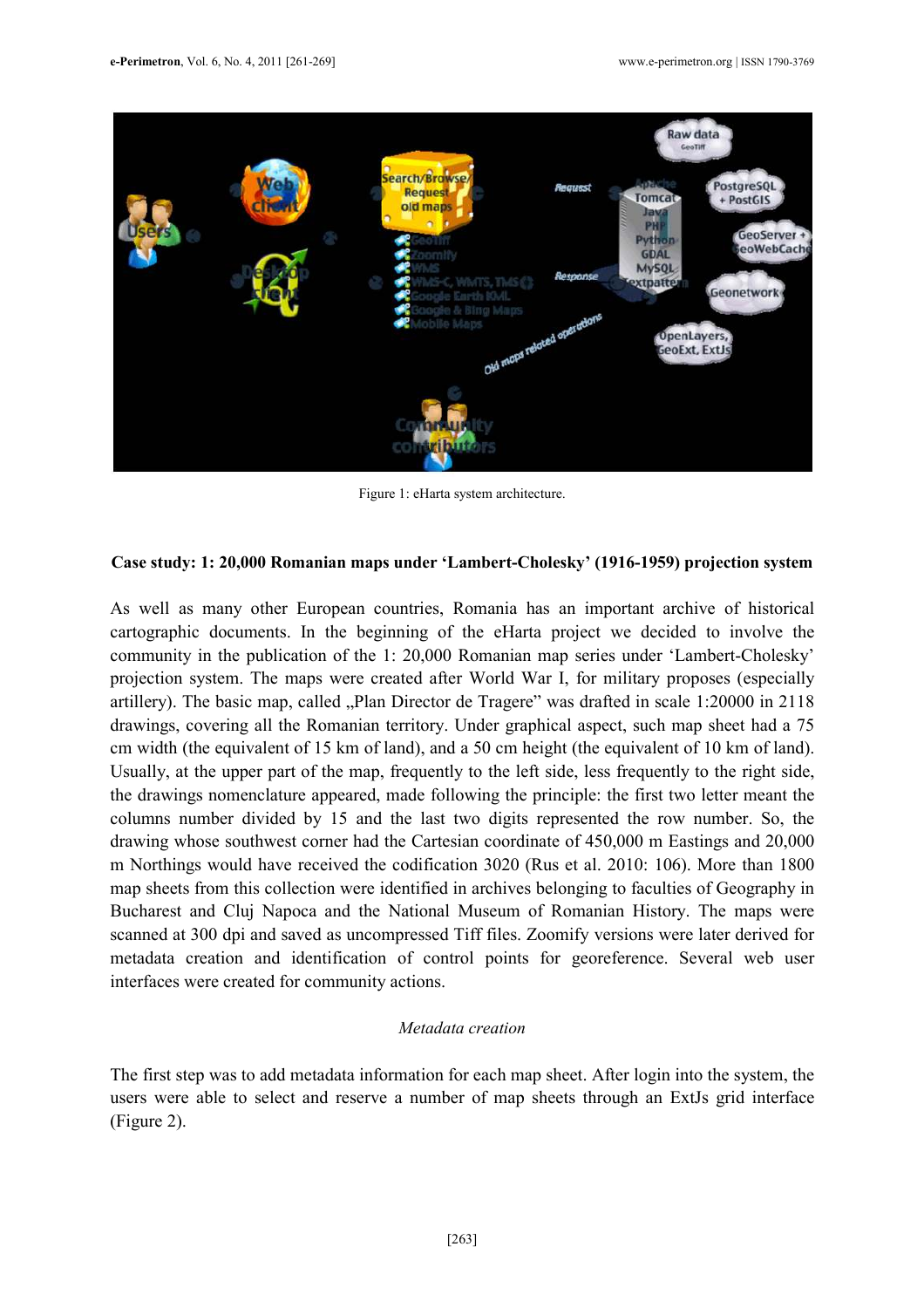|                                         |                                      |           | 4 ) > > (Cf) (X) (D) http://earth.unibuc.ro/php/tools/planuri-tragere.php                                               |               |                        | <b>Q + Coople</b>     |                            |
|-----------------------------------------|--------------------------------------|-----------|-------------------------------------------------------------------------------------------------------------------------|---------------|------------------------|-----------------------|----------------------------|
|                                         | gen spotlatorg Theis: Planuri de s + |           |                                                                                                                         |               |                        |                       |                            |
| Homepage <sup>1</sup> Instigle sesiures |                                      |           |                                                                                                                         |               |                        |                       |                            |
| Foi de hartá                            |                                      |           |                                                                                                                         |               |                        |                       |                            |
| <b>TEL HOLA</b>                         | <b>Blatka</b>                        | Indicativ | Nume hards                                                                                                              | Art tipitrine | Autor observati        | Ultima actualizare    | Active                     |
| El at                                   |                                      | 1957      | <b>Liver</b>                                                                                                            | 1953          | Codrina Maria Ille     | 03/03/2010            | р                          |
| 日本                                      |                                      | 1558      | Carnel                                                                                                                  | 1953          | <b>Mihail Tenerite</b> | 03/03/2010            | $\mathcal{P}$              |
| □ 23                                    |                                      | 1559      | CArpinia                                                                                                                | 1953          | Manus Jigmond          | 02/03/2010            | P                          |
| 四 24                                    | ٥                                    | 1561      | Pesso:                                                                                                                  | 1953          | lan Nedeltai           | 02/03/2010            | $\boldsymbol{\rho}$        |
| 目 25                                    |                                      | 1562      | Periam                                                                                                                  | 1953          | Joe Doe                | 02/03/2010            | Í                          |
| $\Box$ 20                               |                                      | 1563      |                                                                                                                         |               |                        | 05/03/2010            | $\mathcal{P}$              |
| 四 27                                    |                                      | 1584      |                                                                                                                         |               |                        | 05/03/2010            | ₽                          |
| $\Box$ 20                               |                                      | 1580      | <b>Danchi</b>                                                                                                           | 1953          | Mihai Tenerite         | 02/03/2010            | $\mathcal{P}$              |
| □ 28                                    |                                      | 2053      | Marketz                                                                                                                 | ×             | Joe Doe                | 03/03/2010            | P                          |
| $\Box$ 30                               |                                      | nesse     | Beritoo                                                                                                                 | 1953          | Coltins Maria Ille     | 03/03/2010            | $\boldsymbol{\rho}$        |
| El st                                   |                                      | 1055      |                                                                                                                         |               |                        | 30/01/2010            | р                          |
| 日神                                      | G                                    | 1650      |                                                                                                                         |               | Vasilia Criticiummess  | 04/03/2010            | $\mathcal{P}$              |
| ET 33                                   |                                      | 1057      |                                                                                                                         |               |                        | 30/01/2010            | P                          |
| $\Box$ 34                               |                                      | 1658      |                                                                                                                         |               |                        | 30/01/2010            | $\mathcal{P}$              |
| $\Box$ 30                               |                                      | 1959      |                                                                                                                         |               |                        | 30/01/2010            | P                          |
| 巨 au                                    |                                      | 1880      |                                                                                                                         |               |                        | 30/01/2010            | p                          |
| $\Box$ ar                               |                                      | 1003      |                                                                                                                         |               |                        | 30/01/2010            | р                          |
| 27.44                                   |                                      | Additi    |                                                                                                                         |               |                        | <b>Junior Contain</b> | o                          |
| \$4 4 Page                              |                                      |           | 2 jst 72 > > + < Pay Paged, 20 > Sorare locatic Off Filtrare locatic Off Arsisere fitne Anslate Stru hard. Filtru hards |               |                        |                       | Displaying 21 - 40 of 1425 |

Figure 2: Map selection and reservation interface.

The reservation system was put in place to avoid work duplication. The interface also offers tools to sort and filter the map sheets using tabular and/or spatial criteria. The metadata status of each map sheet (not started, in progress, finished) is displayed with appropriate graphical symbols. Once a map sheet is reserved, the user is able to advance to a new screen where the actual metadata information can be filled (Figure 3).



Figure 3: Metadata editor.

The metadata editor interface is composed of two functional areas: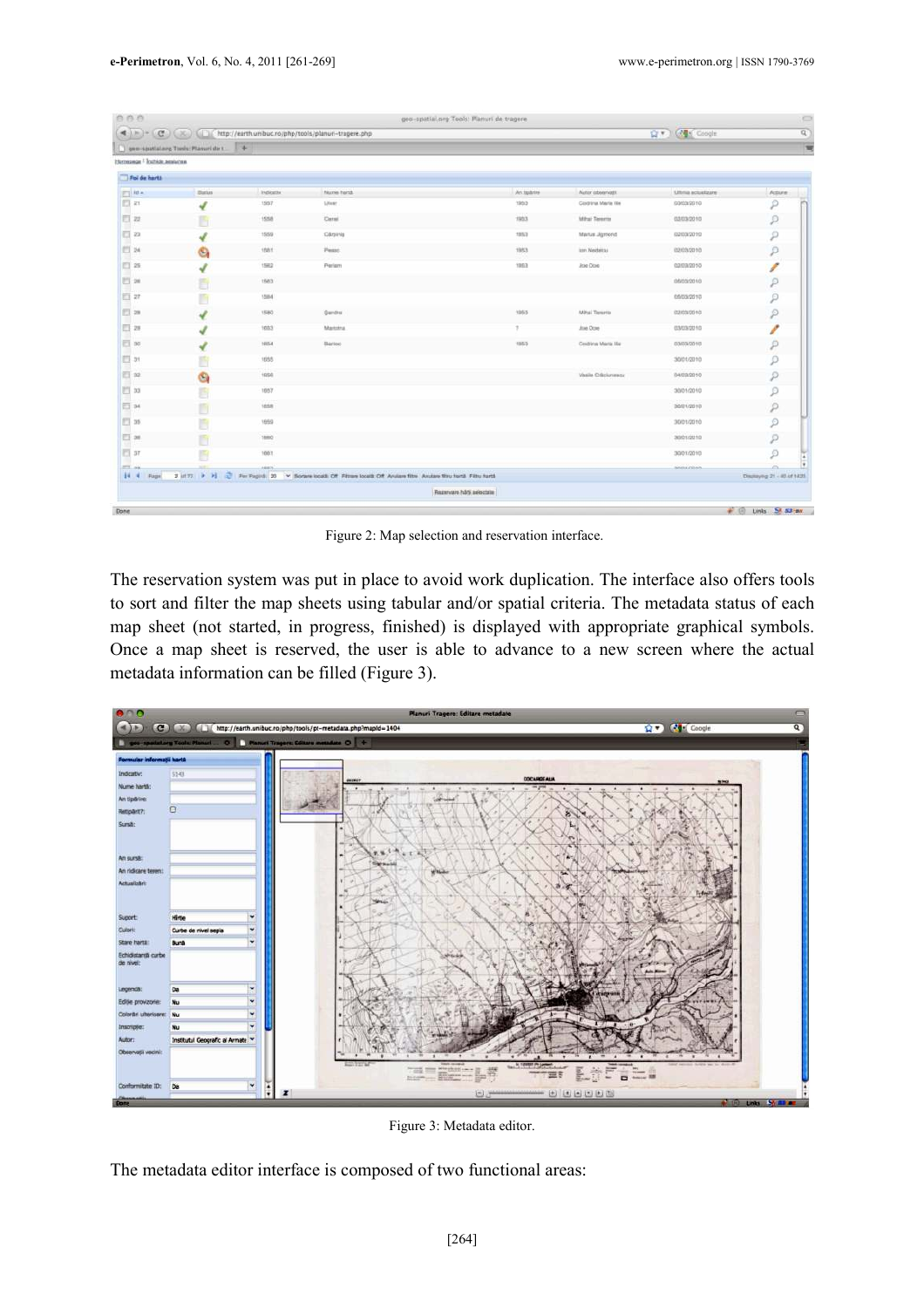- The actual metadata form on the left side, containing fields for information like map sheet name, year of production, author, map quality, data sources, survey period, contour lines interval, etc.;
- A Zoomify based interface for map preview and navigation (zoom and pan). The information collected in this manner was later compiled in XML files, using ISO 19139 template, and imported to GeoNetwork.

# Georeferencing of scanned maps

The second major step, representation, was carried out with help from the community. This time the users were asked to use the same reservation system to further mark the four corners of each map. For this, a simple webmapping interface, based on the well know OpenLayers library, was constructed. Fortunately, OpenLayers is capable to read and display Zoomify tiles, allowing us to reuse the same tiles used for metadata purpose. The webmapping application (Figure 4) includes controls for two types of actions:

- Interaction with the map (pan, zoom in, zoom out, zoom to maximum extent, previous zoom, next zoom, overview map);
- Handle the control points (mark new point, modify position of an existing point, delete point).

| VOOMRAVE                                                                              |                 |
|---------------------------------------------------------------------------------------|-----------------|
| <b>ENSING TO CONTROL A FORM OF COURSE</b><br>The page at http://earth.unibuc.ro says: | $\vert x \vert$ |
| ID punct?<br>$\vert$ 1                                                                |                 |
| Cancel<br>OK<br>a s <sup>ec</sup> underined                                           |                 |
|                                                                                       |                 |

Figure 4: Control point editor.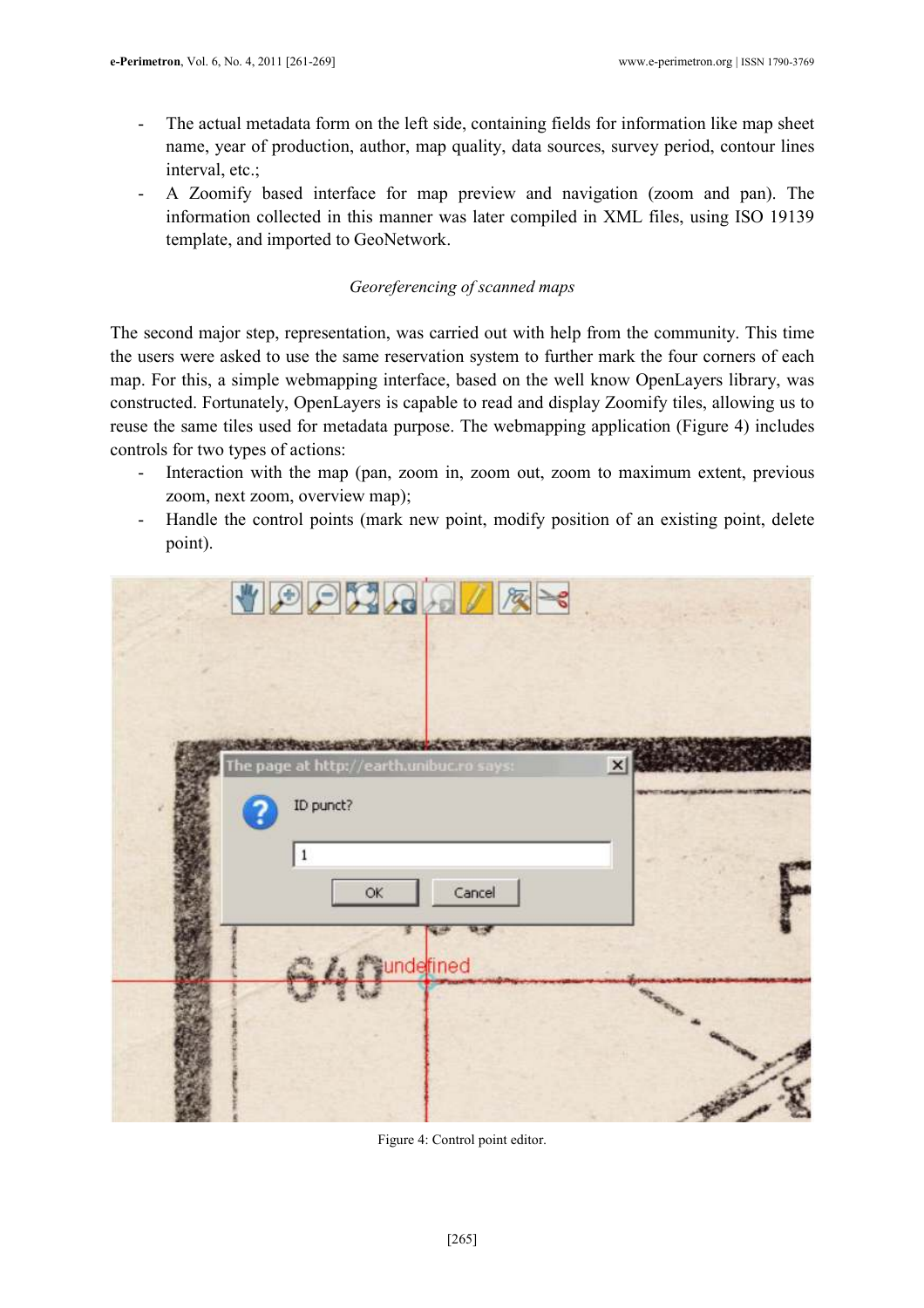When marking a new point, the user is prompted to also add a unique ID using the following simple schema:

- 1 for Northwest corner;
- 2 for Northeast corner;
- 3 for Southeast corner;
- 4 for Southwest corner.

A small PHP REST service was setup to save/update the control points (IDs and pixel coordinates) in a MySQL database. GeoJSON format was used to transport the data from map to database and back. Again, the response from the community was great, more than 1800 map sheets being processed in less than two days. A few maps required special attention because one or more of the corners were physically missing.

The actual georeferencing, and some additional processing steps, were done automatically using GDAL scripts. The main commands are presented below:

- 1. Georeferencing: gdal\_translate map\_sheet\_name.tif -gcp PIXEL\_1\_X PIXEL\_1\_Y COORD\_1\_X COORD\_1\_Y -gcp PIXEL\_2\_X PIXEL\_2\_Y COORD\_2\_X COORD\_2\_Y -gcp PIXEL\_3\_X PIXEL\_3\_Y COORD\_3\_X COORD\_3\_Y -gcp PIXEL\_4\_X PIXEL 4 Y COORD 4 X COORD 4 Y -of Gtiff -a\_srs EPSG:31700 map\_sheet\_name\_georef.tif
- 2. Clip map collar: gdalwarp -r lanczos -cutline map sheet mask.shp -crop to cutline dstnodata 255 map\_sheet\_name\_georef.tif map\_sheet\_name\_temp.tif
- 3. Create the final file with transparency, JPEG compression and tile TIFF encoding: gdal\_translate -b 1 -b 2 -b 3 -a\_nodata 255 -co COMPRESS=JPEG -co TILED=YES map\_sheet\_name\_temp.tif map\_sheet\_name\_clip.tif
- 4. Create overviews for fast display: gdaladdo -r gauss --config COMPRESS\_OVERVIEW JPEG map\_sheet\_name\_clip.tif 2 4 8 16 32 64 128

The runtime exceeded ten days on a high end machine due to the Lanczos resampling method used at step two, which produce a high quality output but is quite slow in computation. The script processed approximately 500GB of uncompressed Tiffs and produced and output of around 120GB. The size reduction was due to clipping and JPEG compression used inside final GeoTiff files.

## Web publication

The final step of this first eHarta project was to publish the maps as raw files and standard web service. The step was more challenging than we expected due to the relative large size of the data pack. One of the biggest problems was caused by GeoServer inability to serve GeoTiff files larger than 2GB. The use of other special compressed file formats like ECW (ERDAS Compress Wavelets) was not an option due to license restrictions. Finally we opted to use a combination of GeoServer, GDAL and two GeoServer plugins: ImageMosaic and Image Pyramid. The steps are presented bellow:

1. Create a virtual mosaic of 441,671 by 311,892 pixels (1.6 m cellsize): gdalbuildvrt merge.vrt \*.tif (Figure 5);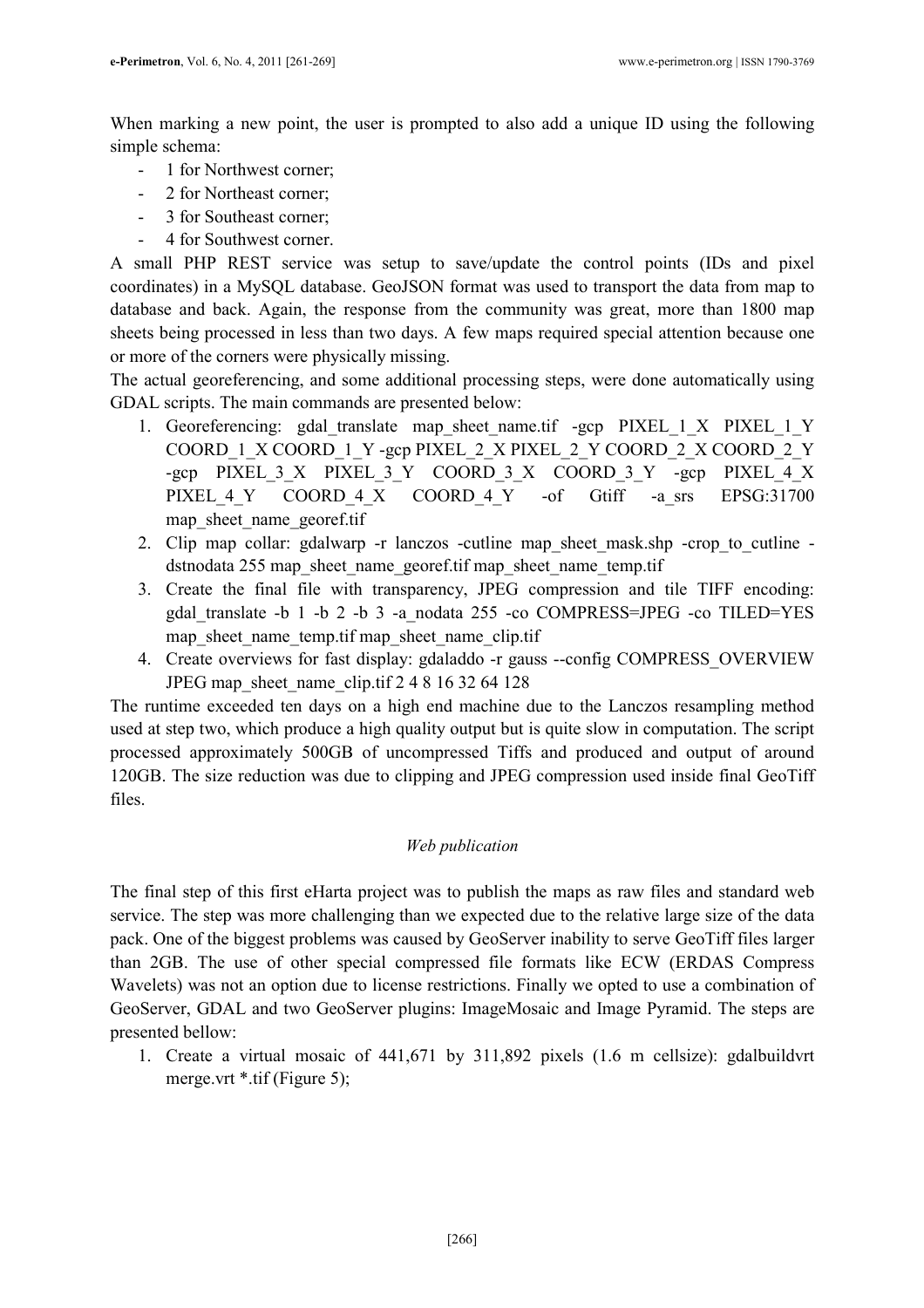

Figure 5: The resulted map mosaic.

- 2. Build tiled pyramid levels of the mosaic: gdal\_retile.py -levels 8 -ps 2048 2048 -r bilinear -v -co "TILED=YES" -co "BLOCKXSIZE=256" -co COMPRESS=JPEG -s\_srs EPSG:31700 -targetDir pt merge.vrt
- 3. Register each level in GeoServer using ImageMosaic plugin (ImageMosaic allows the creation of a mosaic from a number of georeferenced rasters).
- 4. Aggregate the ImageMosaic levels using ImagePyramid plugin. After this step, the WMS service is ready for production.
- 5. Create cached tiles of WMS service, for three coordinate systems (EPSG:4326 for Google/Yahoo/Bing/OSM Maps integration; EPSG:900913 for Google Earth integration; EPSG:31700 official Romanian coordinate system), using GeoWebCache. The cache is served through a number of standards: WMS, WMS-C, WMTS, TMS, KML, Bing Maps, Mobile GMaps.

The processing time for these final steps was around six-seven days. Finally, the users are able to freely access the georeferenced 1: 20 000 scale Lambert-Cholesky maps as plain files or through standard web service within web clients or thick desktop clients. Figure 6 presents an example of map access through the popular Google Earth application.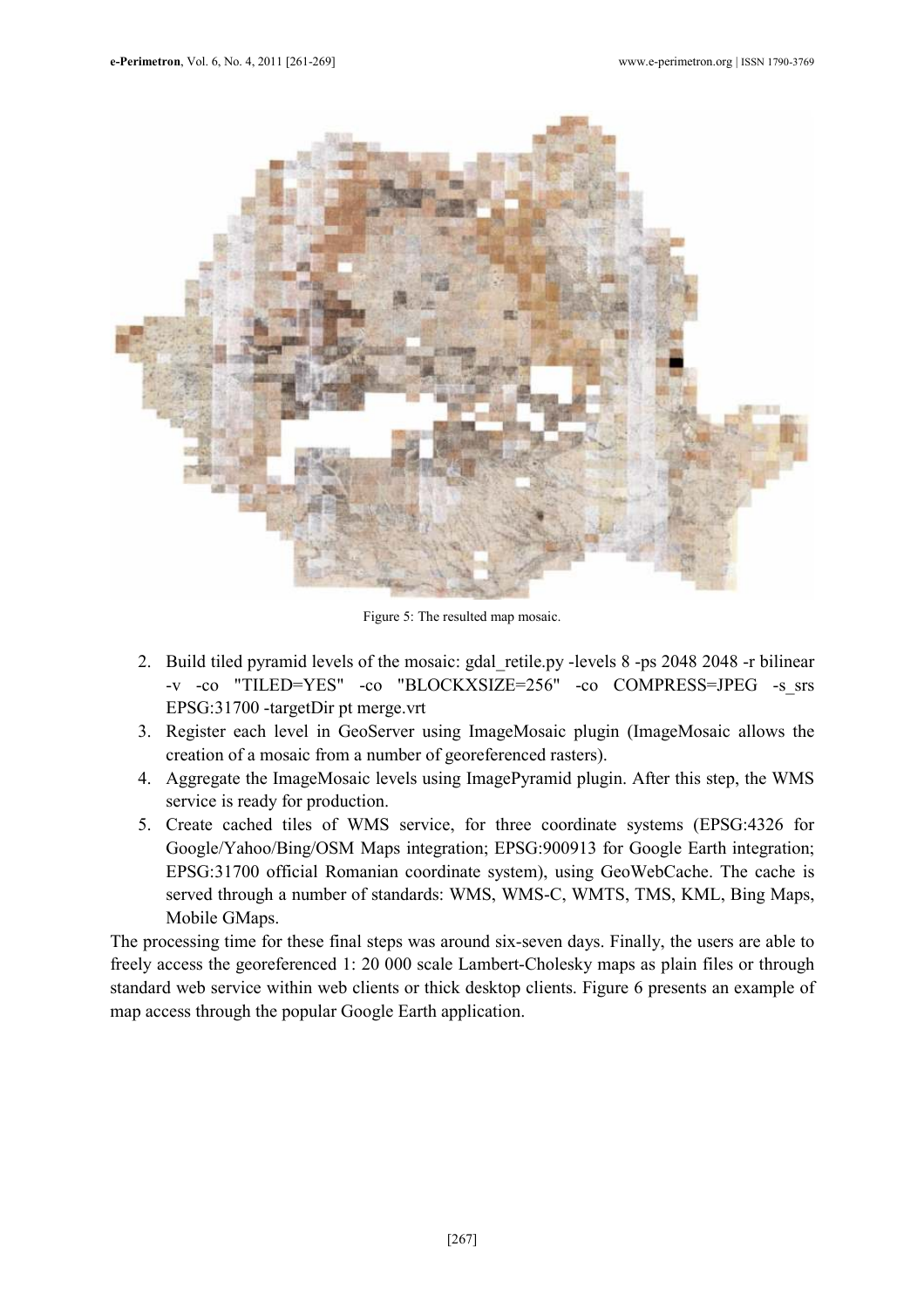



Figure 6: Example: map access through Google Earth.

Additionally, a webmapping application, which integrates all the old maps published within eHarta project, was implemented on geo-spatial.org. The users can use the left menu to adjust the map content by selecting the visible layers or by adjusting the layers opacity. The top toolbar contains useful instruments for map navigation (Figure 7).



Figure 7: Example: map access through geo-spatial.org webmapping application.